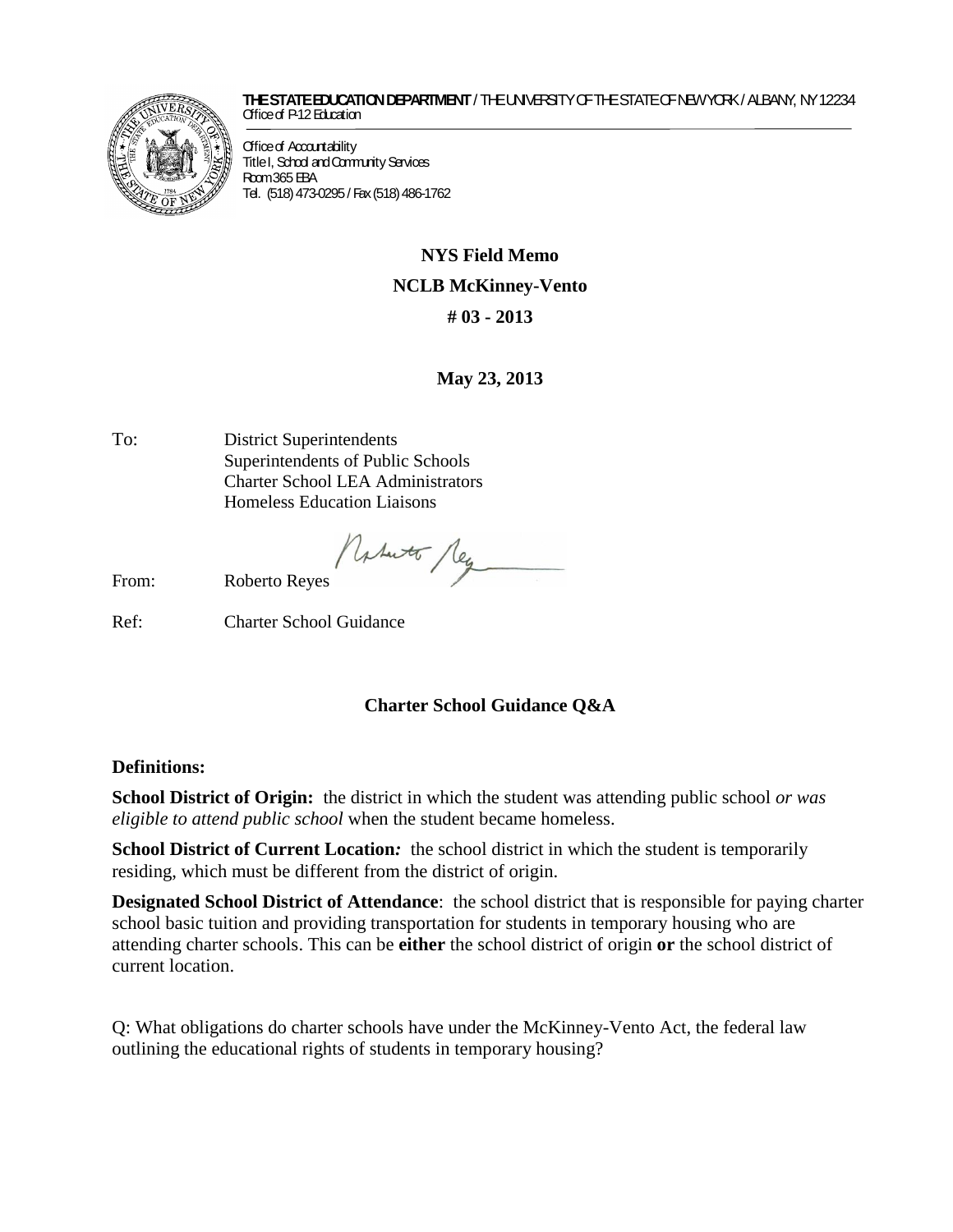A: Charter schools are considered local educational agencies (LEAs) under the McKinney-Vento Act and are required to appoint a liaison to help students in temporary housing and their parents. Under the Act, the liaison is responsible for ensuring that:

- Children and youth in temporary housing are identified by school personnel and through coordination activities with other agencies;
- Children and youth in temporary housing enroll in, and have a full and equal opportunity to succeed in, schools of that LEA;
- Families, children and youth in temporary housing receive educational service for which such families and youth are eligible;
- The parents/guardians of children and youth in temporary housing are informed of the educational and related opportunities available to their children and are provided with meaningful opportunities to participate in their children's education;
- Public notice of the educational rights of children and youth in temporary housing is disseminated where such children and youth receive services, such as schools, family shelters, and soup kitchens;
- Enrollment disputes are promptly mediated; and
- The parent or guardian of a child or youth in temporary housing, and any unaccompanied youth, is fully informed of all transportation services, including transportation to the school of origin. (42 U.S.C. § 11432(g)(6)(A)).

Q: Are students in temporary housing who attend charter schools required to designate a school district of attendance?

A: Yes. Pursuant to state law, all students identified as homeless, including those attending charter schools, must complete a designation form, indicating the designated school district of attendance. (Education Law § 3209(2)(d)).

Q: Who designates the district of attendance for a student in temporary housing and on what form?

A: The parent or the student with the help of the McKinney-Vento Liaison, in the case of an unaccompanied homeless youth, designates the district of attendance on the designation form, otherwise known as the STAC-202 form, linked here:

http://www.oms.nysed.gov/stac/schoolage/schoolage\_placement\_summary/homeless/stac\_202\_form .pdf

Q: Who ensures that the designation form/STAC-202 form is completed for a student attending a charter school? Which districts are entered on the STAC-202 form?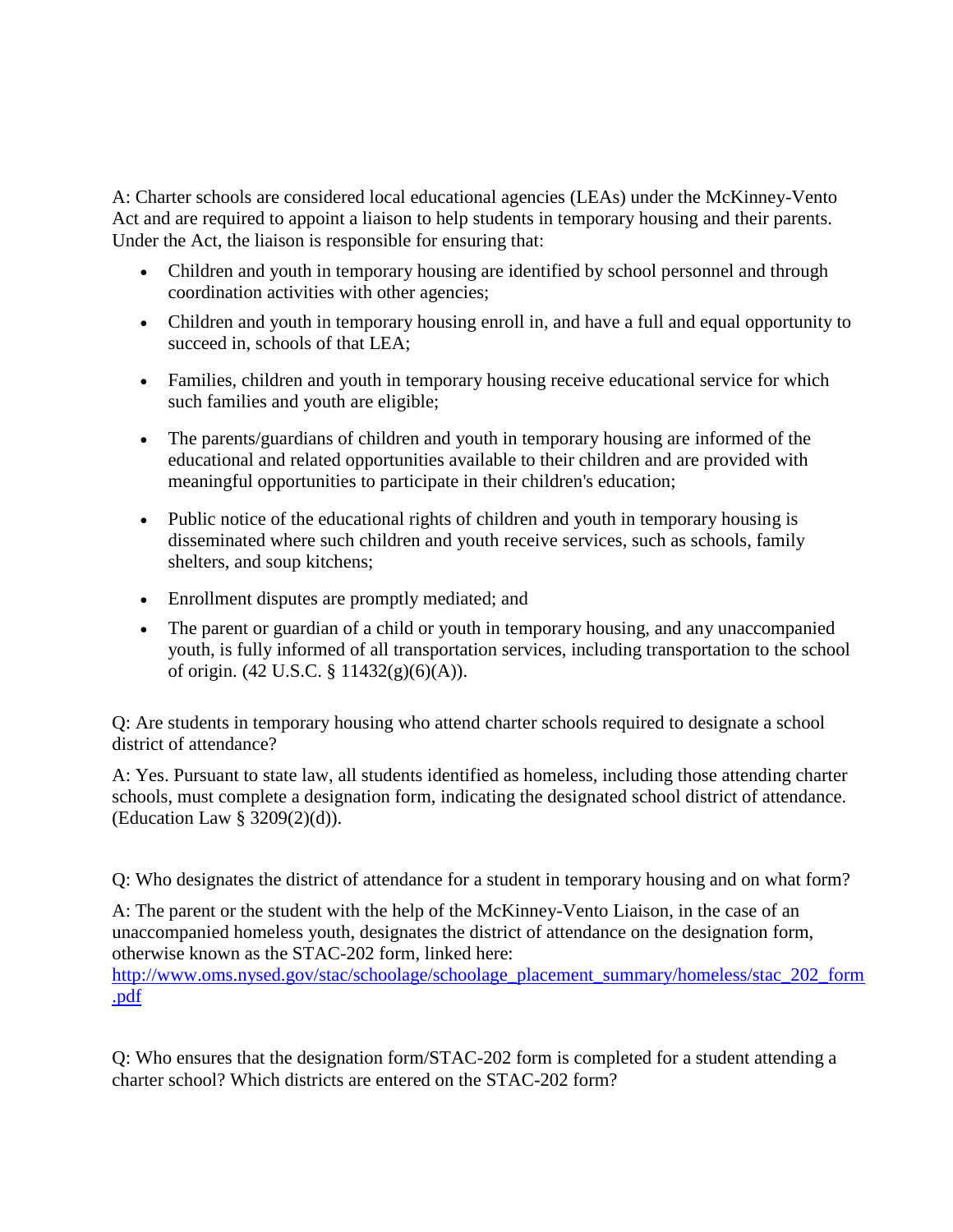A: After a student has been identified as homeless, a designation form or STAC-202 form must be completed.<sup>1</sup> A charter school, school district, or local department of social services (in cases where it has placed the family in temporary housing) may complete the STAC-202 form and send a copy to all parties listed on the STAC-202 form. In many instances, the charter school will be the first to become aware of a student's housing situation and should fill out the STAC-202 form. However, the charter school itself should *not* be entered anywhere on the STAC-202 form. It should be completed as follows:

- *Box 7A. NYS School District of Attendance Before Becoming Homeless*: the student's district of origin should be entered, even if the student has never attended a traditional public school in that district.
- *Box 8A. NYS School District of Current Location*: the school district in which the student is temporarily residing should be listed. Note that, because students may attend charter schools in any district, the student's school district of current location may or may *not be* the district in which the charter school they are attending is located.
- *Box 9A. NYS Designated District of Attendance*: the district designated by the student's parent (or the youth, if she is unaccompanied) should be listed

Q: Which school district should be designated as the district of attendance for a student in temporary housing attending a charter school; the district of origin or the district of current location?

A: A parent may designate either the district of origin or the district of current location as the district of attendance.

- In most cases, if the student was attending the charter school prior to becoming homeless, the district of origin should be designated as the district of attendance, to ensure the provision of transportation. Under Education Law, the district of origin must transport a student in temporary housing up to 50 miles each way to school, whereas the student is only eligible for transportation from the district of current location insofar as permanently housed students in that district are eligible for transportation to that charter school. (Education Law § 3209(4)).
- If the student enrolls in a charter school after becoming homeless, the designation of the district of attendance will depend on factors such as where the student is temporarily living, which district is better suited to provide the transportation, and which district is better suited to provide special education services if the student has an IEP (for example, which district may already have arrangements in place to provide speech therapy in the charter school in cases where the student in temporary housing is mandated to receive this related service according to his IEP).

 $\overline{a}$ 

<sup>&</sup>lt;sup>1</sup> Please note that all local education agencies (charter schools, school districts, and BOCES) have an affirmative obligation to identify students experiencing homelessness. (42 U.S.C. § 11432(g)(6)(A)(i); Education Law § 3209(2-a)). To help LEA's meet this requirement, LEAs receiving Title I funds are required to administer a Residency Questionnaire inquiring about the housing status of all students seeking enrollment in the district as well as those who have a change of address per SED's Consolidated Application.